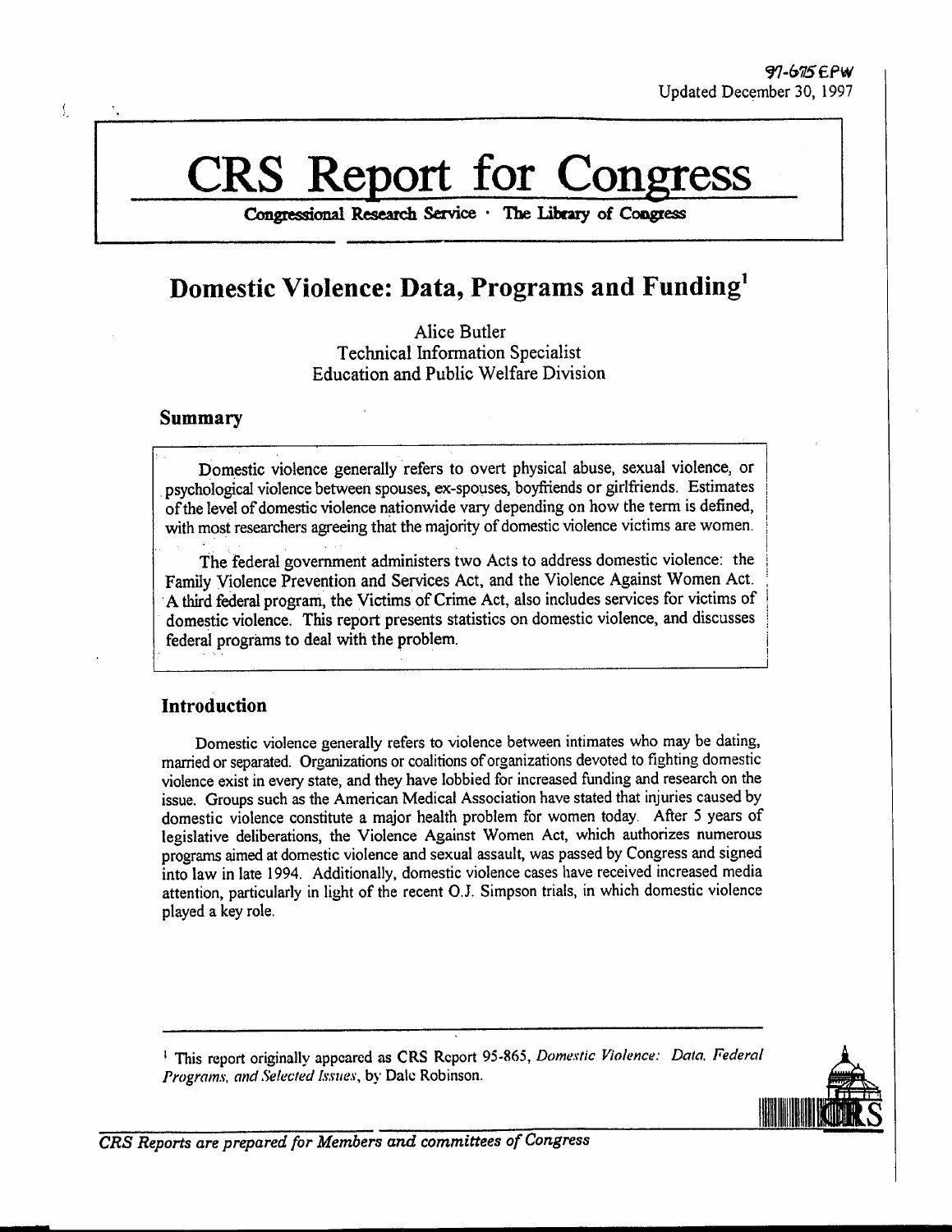₹

# **Statistics on Domestic Violence**

No one organization collects national data on reported incidents of domestic violence. Although it is believed that this crime is severely underreported, estimates of the extent of the problem are based on only a handful of studies. A lack of consensus on definitions of the problem and methods for collecting data are viewed as a major problem in assessing and addressing domestic violence. The most consistent sources of data in this area are the National Crime Victimization Survey (NCVS) conducted by the Department of Justice, and the Federal Bureau of Investigation's (FBI) Uniform Crime Reports (UCR). The NCVS obtains information about crimes, including incidents not reported to the police, from a continuous, nationally representative sample of households in the U.S. annually. The FBI's UCR program compiles data on crimes brought to the attention of law enforcement agencies nationwide. Together, these data shed light on different aspects of female victimization.

The Violence Against Women Act mandated a study of domestic and sexual violence data collection, which was published in July 1996.<sup>2</sup> The report examines how states and the federal government collect data on the incidence of sexual and domestic violence. It identifies ways in which states could centralize data collection and explores problems researchers encounter in recording criminal complaints of domestic violence. The most significant finding was that the federal government and a majority of states currently are collecting some statistics annually on these crimes: 35 states collect data on domestic violence, 30 gather statistics on sexual violence.

Victimizations **by** Intimates. The latest data on domestic violence were published by the Bureau of Justice Statistics in December 1996.<sup>3</sup> Using data from the redesigned NCVS and the FBI, the report summarizes data from 1992-94 on both fatal and nonfatal violence between intimates, showing that in 1992-93, women were more likely to be victims of nonfatal violence by someone they knew (78%) than by a stranger (23%). The report also reveals that in 1992 through 1993, women suffered seven times as many incidents of nonfatal violence by an intimate as did males; in 1992 through 1994, the number of all violent incidents involving a female averaged 4.6 million a year; the number of violent victimizations committed by an intimate was slightly more than 1 million a year, as compared to about 143,000 incidents that men experienced.

The redesigned NCVS study included information on characteristics of women who were victims of intimate violence in 1992 through 1993.<sup>4</sup>

\* *Age:* Women age 19-29 had the highest rates of victimization by intimates.

\_ \_. I \_\_I

<sup>&</sup>lt;sup>2</sup> U.S. Dept. Of Justice. Office of Justice Programs. National Institute of Justice. Bureau of Justice Statistics, *Domestic and Sexual Violence Data Collection: A Report to Congress Under the Violence Against Women Act,* July 1996.

<sup>3</sup> U.S. Dept. Of Justice. Office of Justice Programs. Bureau of Justice Statistics, *Female Victims of Violent Crime,* December 1996.

<sup>&</sup>lt;sup>4</sup> U.S. Dept. Of Justice. Office of Justice Programs. Bureau of Justice Statistics, *Violence Against Women: Estimates from the Redesigned Survey,* August 1995.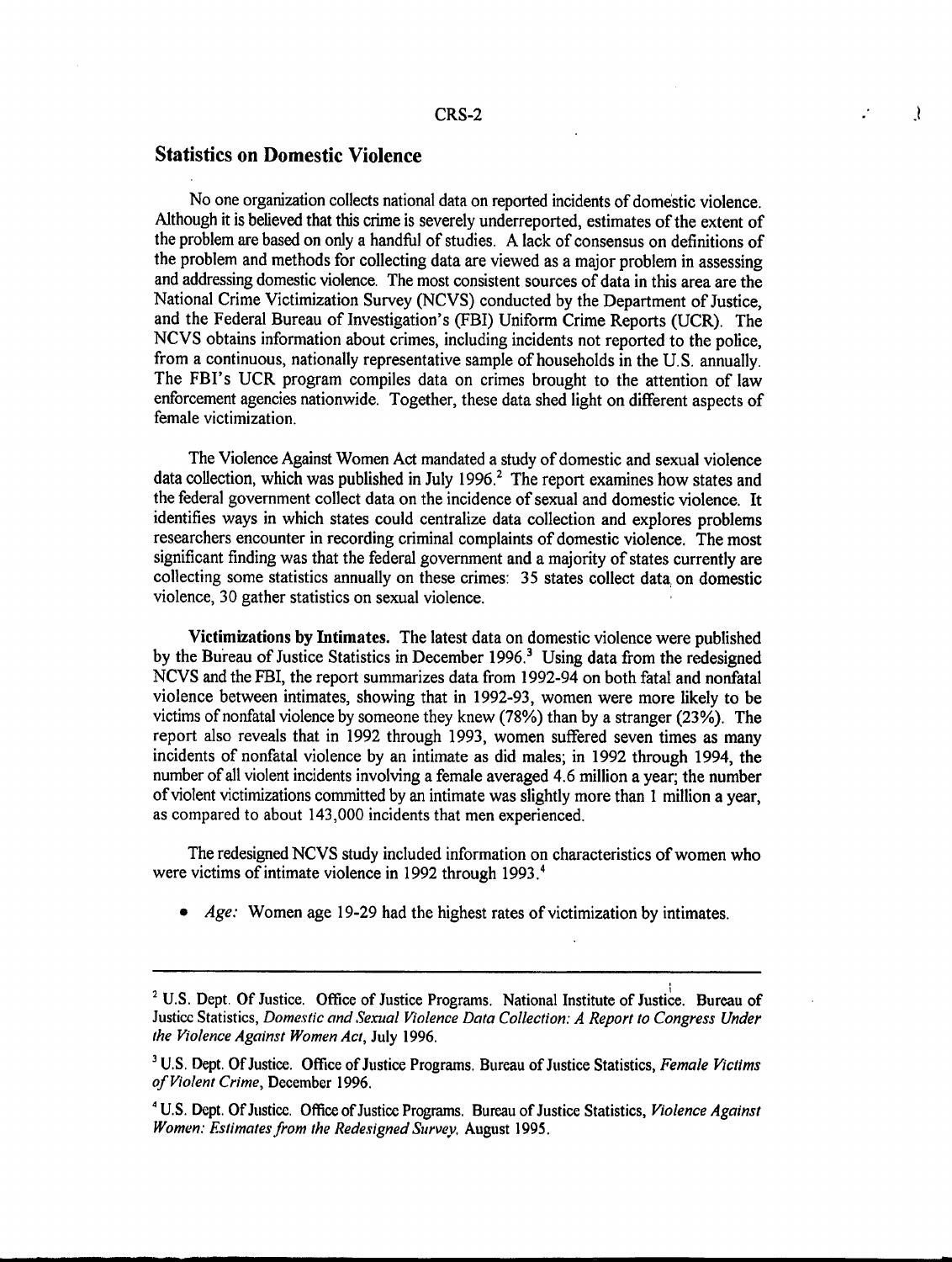#### CRS-3

- *Education:* Women with a college degree had the lowest rates of violence attributable to intimates.
- *Income:* Women with family incomes under \$10,000 had the highest rates of victimization by intimates.
- $*$  *Marital Status:* Divorced or separated women had higher rates of violence by intimates than never married women or married women.
- Location: Women living in central cities, suburban areas, and rural locations had similar rates of violence committed by intimates.

A 1993 national survey conducted by The Commonwealth Fund, addresses the extent of violence in women's lives and its adverse impact on health.<sup>5</sup> More than eight percent (8.4%) of the women surveyed who were living with a man reported physical abuse by their domestic partner; 3.2% reported being severely abused (such as kicked, punched, beaten up, hit with an object, or threatened with or hurt by a weapon).

**Murders by Intimates.** In 1995, females represented 23% of all known homicide victims in the United States.<sup>6</sup> For those cases in which the victim-offender relationship is known, husbands or boyfriends killed 26% of all female murder victims, whereas 3% of male murder victims were killed by their wives or girlfriends. During 1995, 1,214 women were killed by intimates, compared to 458 men that were killed by an intimate.<sup>7</sup>

**Reporting Incidents of and Police Responses to Domestic Violence.** Reporting of violence by intimates has increased over time, due in part to increased public awareness of the issue. By 1992, the NCVS found that police reports filed by females who had been victimized by nonstrangers, had increased to equal the number reported by females victimized by strangers. It should be noted, however, that according to the NCVS, victims of all types of violence report only about half of their victimizations to the police. Most female victims of intimate violence who failed to report the incidents claimed to view them as private or personal matters. Almost **6** times as many women victimized by intimates (18%) as those victimized by strangers (3%) admitted failure to report their violent victimizations to police because they feared reprisal from the offender.

According to a 1990 Law Enforcement Management and Administrative Statistics Survey, 93% of large local police agencies and **77%** of sheriff's departments have written policies concerning domestic disturbances. Also, 45% of large local police departments

--

 $\mathcal{L}$ 

<sup>5</sup> *The Health ofAmerican Women* is a random representative household survey of more than 2,500 women and 1,000 men which was conducted for The Commonwealth Fund by Louis Harris and Associates in February and March of 1993. The survey, which questioned women and men about their health and health care, included questions on crime, domestic violence, and the experience of being abused as children.

<sup>6</sup>Federal Bureau of Investigation. *Crime in the U.S., 1995.* Washington, U.S. Govt. Print. **Off.,** 1996. p. 16.

<sup>7</sup> Ibid., p. 19.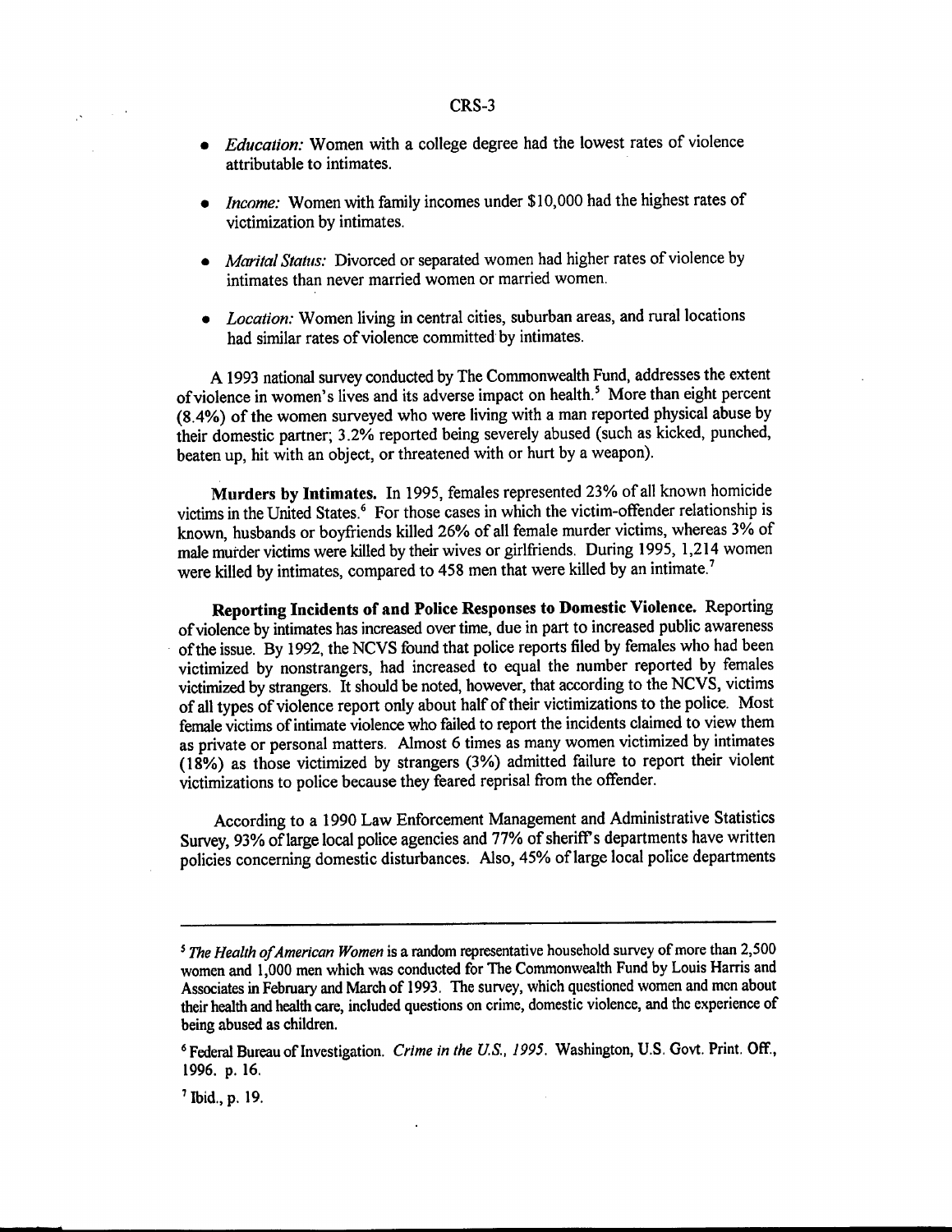and 40% of sheriff's departments had special units to deal with domestic violence.<sup>8</sup> As of 1992, 14 States and the District of Columbia had mandatory arrest policies in connection with these crimes.<sup>9</sup>

### **Federal Programs**

The federal government administers two Acts specifically to address domestic violence issues. The Family Violence Prevention and Services Act is generally intended to address related social service issues, including the provision of shelters for victims and their dependents. The Violence Against Women Act (VAWA) generally focuses on the judicial side of sexual assault and domestic violence, which includes the imposition of increased federal penalties for such offenses. However, VAWA also amended and expanded service programs under the Family Violence Act. VAWA also contains provisions designed to address the problem of child abuse and to stop sex offenders before they strike. Those grant programs are not discussed in this paper. A third Federal program, the Victims of Crime Act, also funds services for victims of domestic violence. **Table** 2 lists current federal programs regarding domestic violence.

**Family Violence Act.** The Family Violence Prevention and Services Act, enacted in 1984, authorizes grant programs aimed at assisting States in increasing public awareness about and preventing family violence. Eighty percent of the funds appropriated for the Act must be reserved for the State grant program; at least 10% must be used for Indian programs; and 5% for information and technical resource centers. Of the amount reserved for the State grant program, not less than 70% must be reserved for shelters, and at least 25% must be used for related assistance to victims and their dependents. Programs under the Act are administered by the Department of Health and Human Services (HHS).

| TABLE 1.<br>Family Violence Act Funding<br>(S in mil.) |         |  |  |  |  |
|--------------------------------------------------------|---------|--|--|--|--|
| FY                                                     | Approp. |  |  |  |  |
| 1985                                                   | \$6.0   |  |  |  |  |
| 1986                                                   | 8.4     |  |  |  |  |
| 1987                                                   | 8.5     |  |  |  |  |
| 1988                                                   | 8.1     |  |  |  |  |
| 1989                                                   | 8.2     |  |  |  |  |
| 1990                                                   | 8.3     |  |  |  |  |
| 1991                                                   | 10.7    |  |  |  |  |
| 1992                                                   | 20.0    |  |  |  |  |
| 1993                                                   | 24.8    |  |  |  |  |
| 1994                                                   | 27.7    |  |  |  |  |
| 1995                                                   | 32.6    |  |  |  |  |
| 1996                                                   | 32.6    |  |  |  |  |
| 1997                                                   | 62.0    |  |  |  |  |
| 1998                                                   | 10.0    |  |  |  |  |

The President's FY1998 budget request included

no separate funding for the Family Violence Act. Instead, \$70 million was requested for the battered women's shelter program under VAWA, which includes services for family violence programs. Final FY1998 appropriations legislation for HHS (P.L. 105-78) includes \$10 million for the Family Violence Act and \$76.8 million for battered women shelters.

Violence Against Women Act. Enacted as part of the Violent Crime Control and Law Enforcement Act of 1994 (P.L.104-322, Title IV), VAWA combines tough law enforcement strategies with important safeguards for victims of domestic violence and

SBureau of Justice Statistics. *Sheriffs'Departments 1990 Bulletin.* NCJ-133283, February 1992; and Bureau of Justice Statistics. *State and Local Police Departments* 1990. NCJ-133284, February 1992.

<sup>9</sup> Hart, Barbara. State Codes on Domestic Violence. National Council of Juvenile and Family Court Judges. *Juvenile and Family Court Journal,* v. 43, no. 4, 1992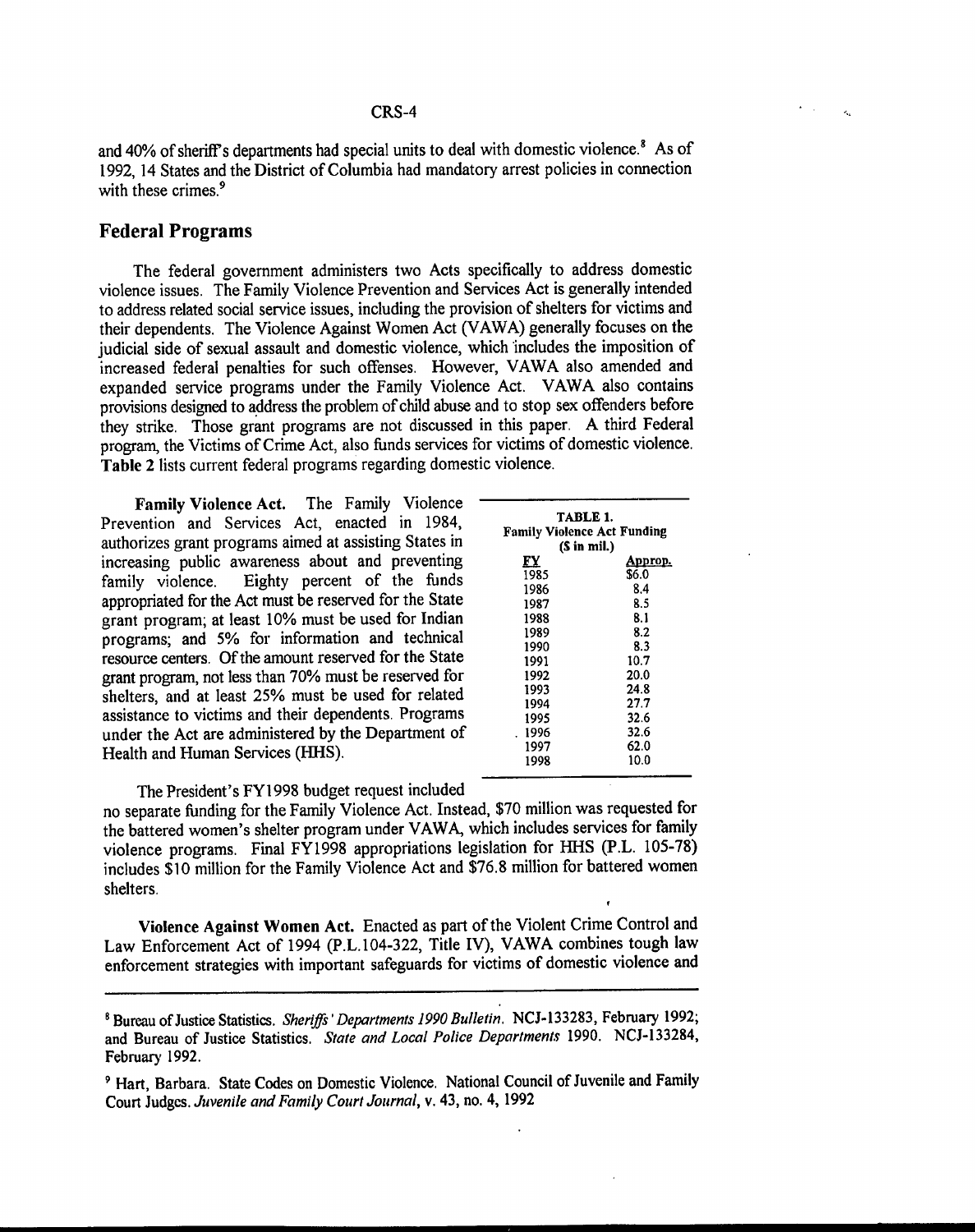#### CRS-5

 $\mathcal{L}_{\rm{max}}$  and  $\mathcal{L}_{\rm{max}}$ 

sexual assault. In an effort to curb domestic violence and to provide protection for women and their families, VAWA amended the Family Violence Act by creating several new grant programs and increasing the authorization level for the main State grant program. Most VAWA programs are administered by the Department of Justice; others are administered by HHS. Both VAWA and the Family Violence Act are authorized through FY2000.

Of VAWA programs funded in FY1997, the largest is a grant program to improve law enforcement and prosecution of domestic violence - the STOP Violence Against Women Formula Grants or STOP grants — which received \$145 million. Administered by the Office of Violence Against Women in the Department of Justice, STOP grants require a state to allocate 25% of the STOP funds it receives to law enforcement, 25% to prosecution, and 25% to nonprofit victim services. The remaining 25% may be allocated at the state's discretion, within the parameters of the Act. To receive a STOP grant, states must certify that all out-of-pocket expenses for forensic medical examinations for victims of sexual assault will be paid by the State or other unit of government. They must also certify that victims of sexual assault will bear no costs associated with the filing of criminal charges or issuing or serving a warrant protection order, or witness subpoena in connection with the prosecution of felony of misdemeanor domestic violence offenses.

The Violence Against Women Act requires that 4% of amounts appropriated for the STOP grants be allocated to Indian tribes through a discretionary grants program. For FY1997, \$5.8 million was available to tribes under the STOP Violence Against Indian Women discretionary grants program. Grant criteria under this program are generally the same as the VAWA program described in the previous paragraph.

**Victims of Crime** Act. The Victims of Crime Act of 1984 (VOCA, P.L.98-473) established a crime victims' fund containing money collected from persons convicted of certain federal offenses. The three largest programs supported by the fund are: 1) State victim compensation programs; 2) State victim assistance programs; and 3) State grants authorized under the Child Abuse Prevention and Treatment Act, for programs relating to the investigation and prosecution of child abuse cases. The Victims of Crime Act also authorizes training and technical assistance grants and funds for services to victims of federal crimes.

Under the *victim compensation program,* domestic violence is one of the crimes for which the states must offer compensation to maintain eligibility for VOCA. Compensation can take the form of relocation costs for domestic violence victims, and mental health counseling, among other services. The crime *victims assistance program* funds such services as crisis intervention for victims of sexual assault, spouse abuse or child abuse, including: temporary shelter and other emergency services; support services including follow-up counseling; court related services including transportation and child care; and payments for forensic medical exams.

Monies deposited in the crime victims fund are forward funded, with deposits for a fiscal year spent in the following fiscal year. For FY1996, \$528.9 million was deposited in the crime victims' fund. Of that amount, \$74.2 million was used for the victim compensation program, and \$397.6 million was used for the victim assistance program. From FY1986 through FY1997, States have received \$637 million in VOCA compensation grants, and \$685 million in VOCA assistance grants. States must allocate at least 10% of funds received under the victim assistance program to each of the priority